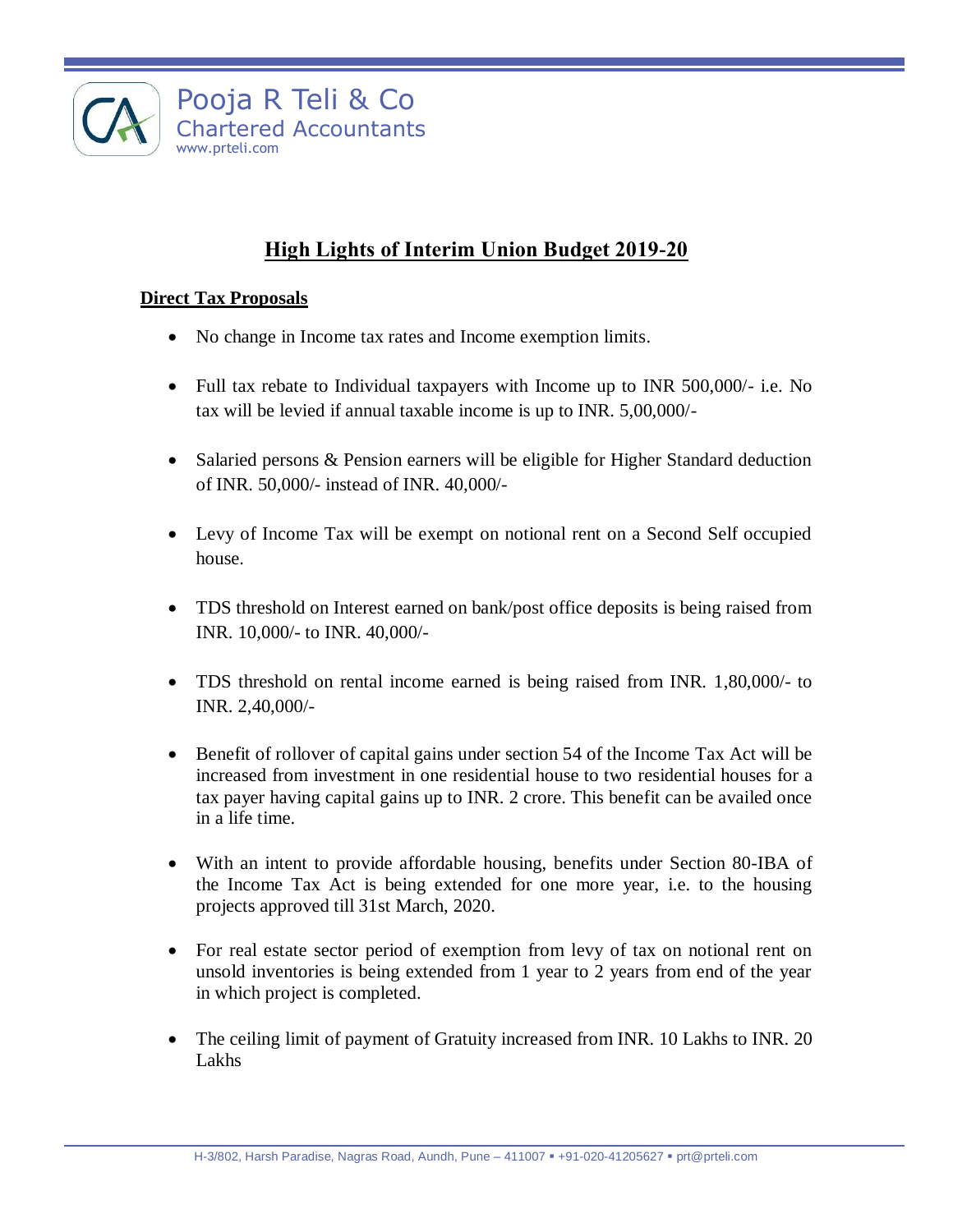- All tax assessments including verifications to be done electronically without any human intervention within next 2 years
- Income tax returns to be processed in 24 hours with simultaneous issuance of Income tax Refund

#### **Goods and Service Tax (GST) Proposals**

- Exemption Limit from Registration under GST increased from INR 20 lakhs to INR 40 Lakhs
- Increase in the limit of annual turnover from INR 1 crore to INR 1.5 crore for availing composition scheme for goods
- Small Service providers with a turnover of up to INR 50 Lakhs can opt for Composition Scheme and pay GST @ 6% instead of 18%
- Person opting for Composition scheme may have to file only one annual return but payment of taxes will remain quarterly along with simple declaration .
- Proposal for business with an annual turnover of less than INR 5 crores (which comprise of 90% of GST payers) be allowed to file quarterly GST returns.
- Proposal made to GST council for reducing GST rates for home buyers.
- For promoting Entertainment Industries, Single Window Clearance for ease of shooting films, available only to foreigners, is now available to Indian filmmakers as well.

### **Other Proposals**

- Proposal to introduce reforms in levy and collection of Stamp duty on Financial Security transactions, whereby Stamp duty would be levied on one instrument relating to one transaction and get collected at one place through the Stock Exchanges. The duty so collected will be shared with the State based on the domicile of the buying client.
- Proposal for Amendment to Prevention of Money Laundering Act, 2002 wherein the finance bill seeks to extend the time limit of 90 days for which the attachment of property involved in money laundering, shall remain valid during the period of investigation to 365 days and also to provide that in computing the period of 365 days, the period during which the investigation is stayed by any court shall be excluded.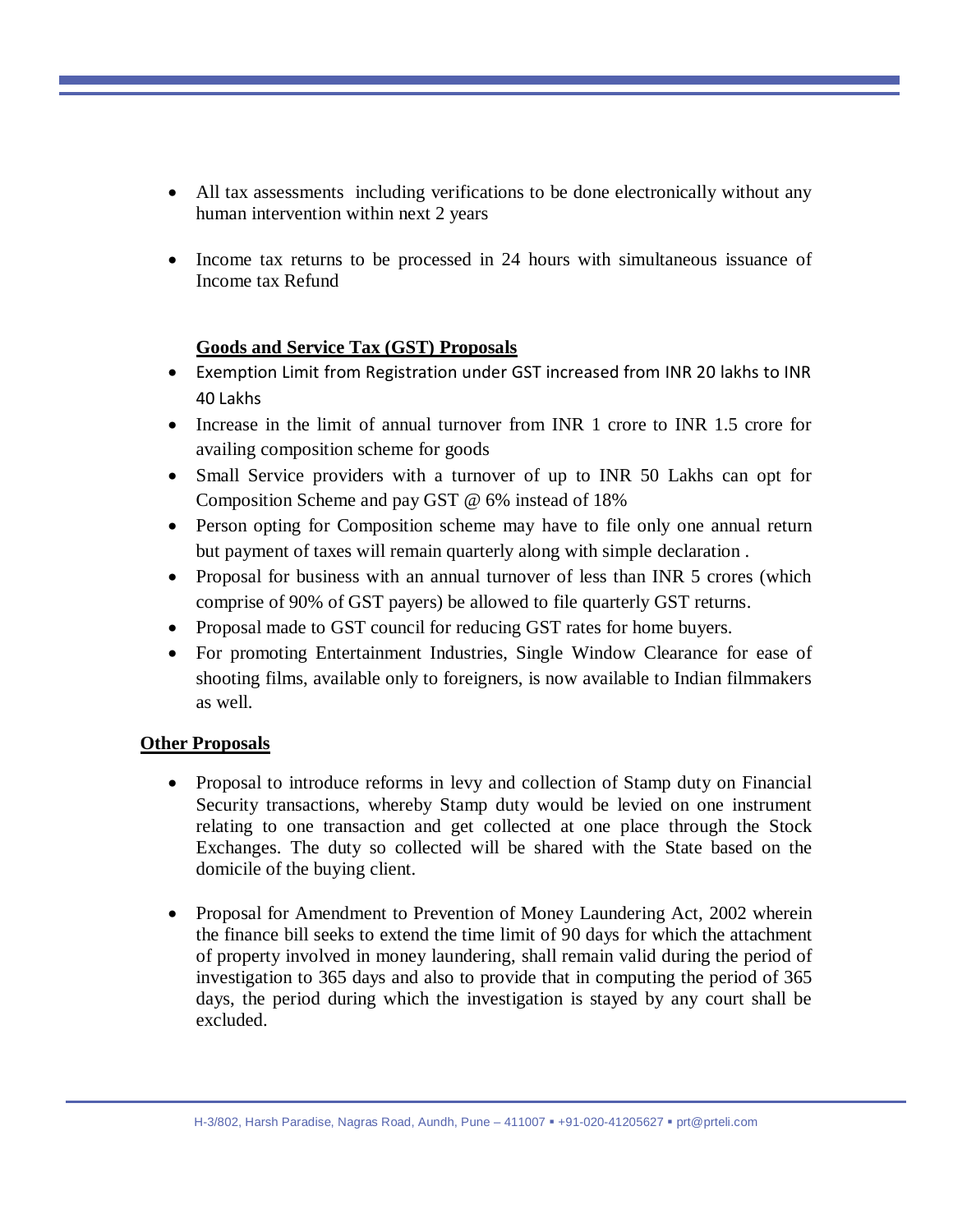#### **Other announcement and allocations**

- Fiscal deficit pegged at 3.4% of GDP for 2019-20
- Target of less than 3.1% of fiscal deficit to be achieved by 2020-21
- Total expenditure rises from INR 24,57,235 crore in 2018-19 to INR 27,84,200 crore in 2019-20 .
	- o Capital Expenditure for 2019-20 is estimated to be INR 3,36,292 crore.
	- o Proposal to Increase in allocation to
		- Centrally Sponsored Schemes (CSS)
		- National Education Mission.
		- Child Development Scheme (ICDS)
		- To Scheduled Caste & Scheduled Tribes
- Focus to be increased on Debt consolidation.
- The Fugitive Economic Offenders Act, 2018 to help confiscate and dispose off the assets of economic offenders who escape the jurisdiction of the laws in India.

### - **Poor and Backward classes**

- SC/ST/other backward classes now ensured 10% reservation in educational institutions and Government services. 25% additional seats in educational institutions to meet the requirement of 10% reservation
- INR 60,000 crores are being allocated for MGNREGA in BE 2019-20. Additional amount would be provided if required.
- Pradhan Mantri Gram Sadak Yojana (PMGSY) is being allocated INR 19,000 crore in BE 2019-20 as against INR 15,500 crore in RE 2018-19.
- Setting up of new 22nd AIIMS in Haryana.

### **Farmer's, Animal husbandary and fisheries**

- Assured minimum support price (MSP) of all 22 crops at minimum 50% more than the cost.
- Launch of "Pradhan Mantri Kisan Samman Nidhi (PM-KISAN)" to provide direct income support at the rate of INR 6,000 per year to vulnerable landholding farmer families, having cultivable land up to 2 hectares.
- Will provide farmers Soil Health Cards, quality seeds, irrigation scheme and Neem Coated Urea to remove shortage of fertilizers.
- To create a separate Department of Fisheries.
- The benefit of 2% interest subvention to the farmers and an additional 3% interest subvention for timely repayment of loan.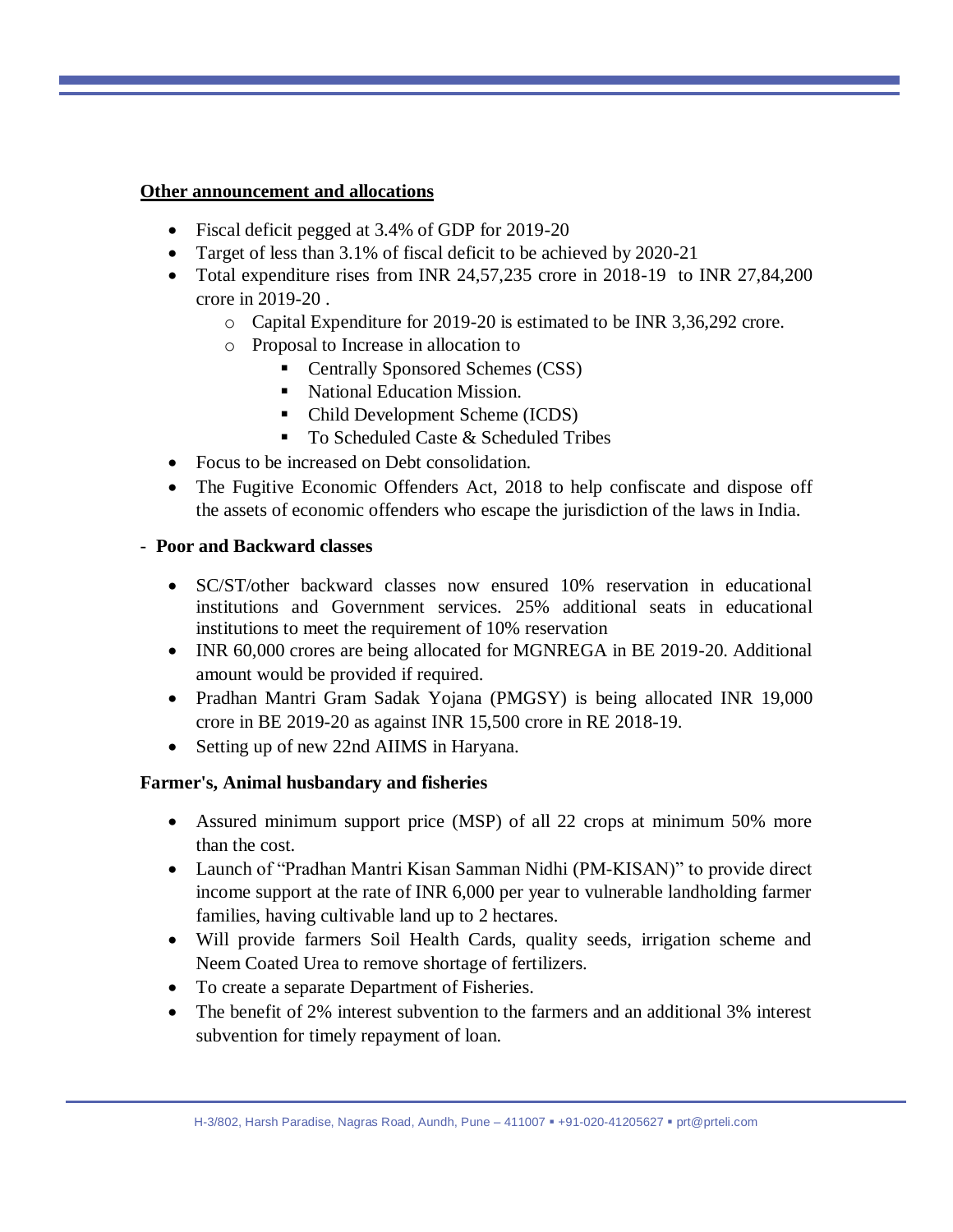Benefit of interest subvention of 2% and prompt repayment incentive of 3% for the entire period of reschedulement of loans to all farmers affected by Severe natural calamities.

## **Labour and Workers Dignity**

- In New Pension Scheme (NPS) the contribution of Government is increased to 14% from earlier 10%, keeping the contribution of the employee at 10%.
- Maximum ceiling of the bonus given to the labourers has been increased from INR 3,500 per month to INR 7,000 per month and the maximum ceiling of the pay has been increased from INR 10,000 per month to INR 21,000 per month.
- The ceiling of ESI's eligibility cover has been increased from INR 15,000 per month to INR 21,000 per month.
- Minimum pension for every labourer has been fixed at INR 1,000 per month.
- In the event of death of a labourer during service, the amount to be paid by EPFO has been enhanced from INR 2.5 lakhs to INR 6 lakhs.
- To launch a mega pension yojana namely 'Pradhan Mantri Shram-Yogi Maandhan' for the unorganised sector workers with monthly income upto INR 15,000 to provide an assured monthly pension of INR 3,000 from the age of 60 years.
- To set up a Welfare Development Board under the Ministry of Social Justice and Empowerment specifically for De-notified, Nomadic and Semi-Nomadic communities.

### **Women's development to women led development**

• By provision of free LPG connections under the Ujjwala Yojana

# **Empowering Youth to fulfil their potential**

A National Artificial Intelligence portal to be developed.

### **Empowering MSMEs and Traders**

- A scheme of sanctioning loans upto INR 1 crore in 59 minutes has been launched.
- GST registered SME units will get 2% interest rebate on incremental loan of INR 1 Crore.
- The requirement of sourcing from SMEs by Government enterprises has been increased to 25%.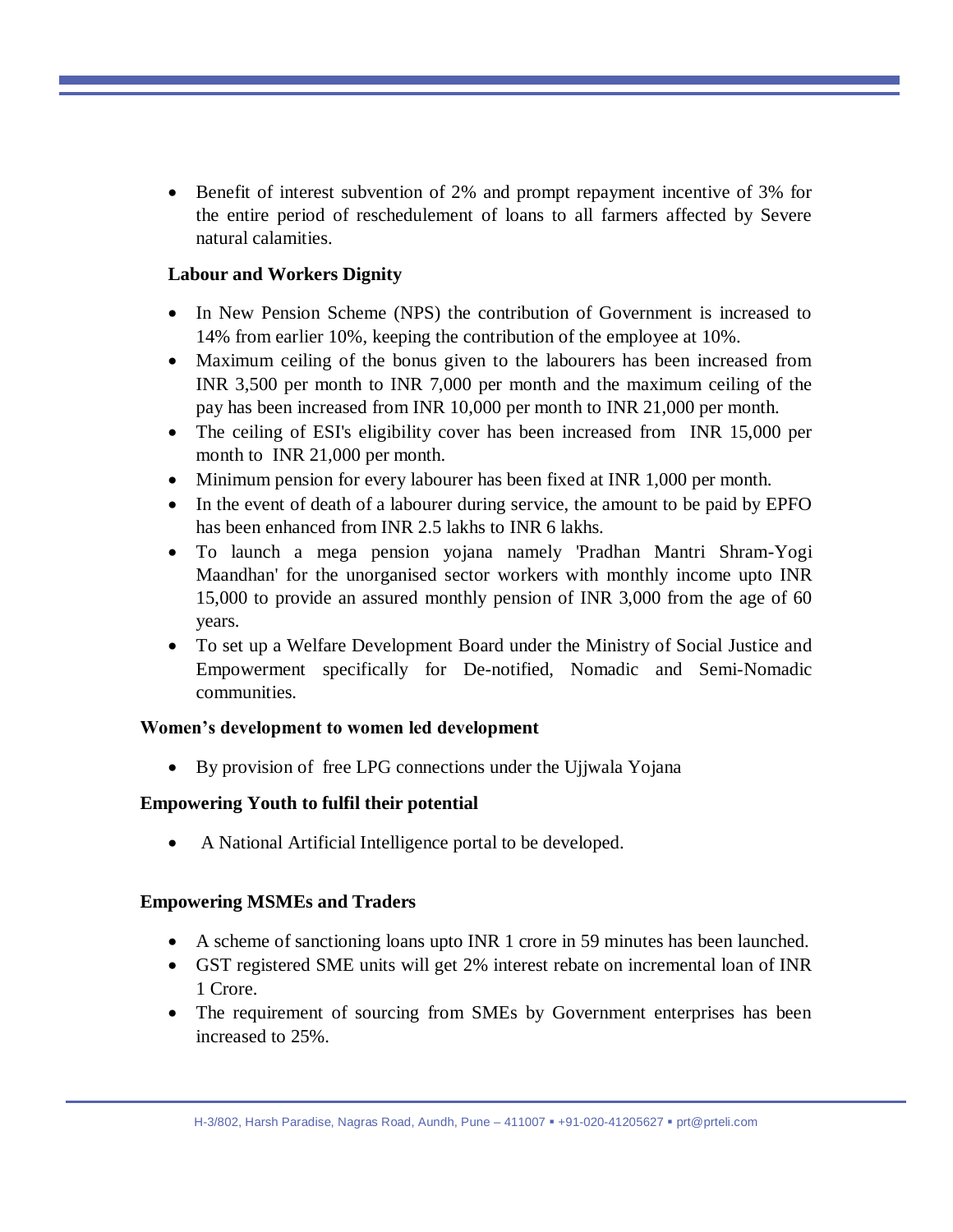### **Strengthening Defence and National Security**

Our Defence Budget to cross INR 3,00,000 crore for the first time in 2019-20.

### **Infrastructure development**

- To introduce container cargo movement to the North East by improving the navigation capacity of the Brahmaputra river.
- Introduction of the first indigenously developed and manufactured semi highspeed "Vande Bharat Express"
- Allocation for the North Eastern Areas is being proposed to be increased by 21% to INR 58,166 crore in 2019-20.

### **Digital India Revolution**

To make 1 lakh villages into Digital Villages over next five years.

### **Entertainment**

- Single window clearance (earlier available only to foreigners) now to be available to Indian film makers
- Provisions to control menace of piracy.

### **Customs and Trading Across Border Reforms**

- Introduction of single point approval for importing duty free capital goods and inputs for manufacture and exporters.
- To introduce full and comprehensive digitalization of export/import transactions and leveraging RFID technology to improve export logistics.

### **Vision for 2030**

India is poised to become a Five Trillion Dollar Economy in the next 5 years and aspire to become a Ten Trillion Dollar Economy in the next 8 years thereafter.

Layout to achieve the vision by 2030.

- 1. To build physical as well as social infrastructure.
- 2. To create a Digital India reaching every sector and every corner of the country.
- 3. Making India a pollution free nation with green Mother Earth and blue skies.